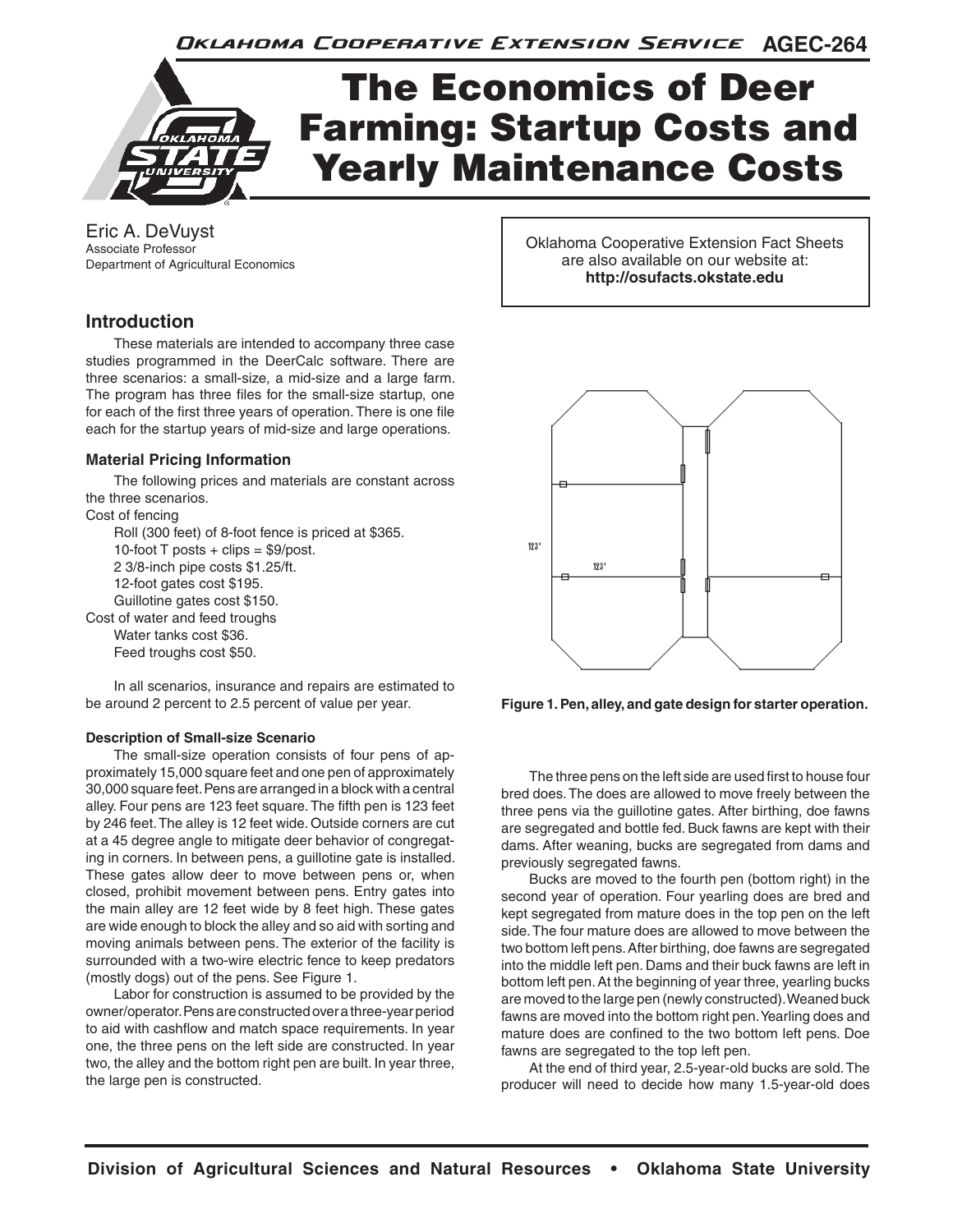will be bred versus sold. Over time, the producer will need to replace breeding does that die, become ill and/or injured or fail to breed. The breeder will need find a market for excess doe fawns or increase the number of pens.

#### **Material Requirements and Xosts**

# *Year 1:*

| ltem                                                                 | Cost                  |
|----------------------------------------------------------------------|-----------------------|
| Four rolls of fencing @ \$365 per                                    | \$1,460               |
| 60 T-posts and clips @ \$9 per                                       | \$540                 |
| Corner bracing (x4)                                                  |                       |
| $4 \times$ Six 12.5-foot posts and cross braces                      |                       |
| (2 3/8 pipe) @ \$1.25 per ft.                                        | \$<br>375             |
| $4 \times$ Two 10-foot cross braces (2 3/8 pipe)                     | \$<br>100             |
| @ \$1.25 per ft.<br>Two guillotine gates @ \$150                     | \$<br>300             |
| Three water tanks @ \$36                                             | \$<br>108             |
| Three feed troughs @ \$50                                            | \$<br>150             |
| Three entry gates and bracing                                        |                       |
| $3 \times$ gates @ \$195                                             | \$<br>585             |
| $3 \times$ three $\times$ 12.5-foot posts and cross braces           |                       |
| (2 3/8 pipe) @ \$1.25 per ft.                                        | \$<br>141             |
| Electric fencer and fencing materials                                | \$150                 |
| <b>Year one material costs</b>                                       | <u>\$3,909</u>        |
|                                                                      |                       |
| Year 2:                                                              |                       |
| ltem                                                                 | Cost                  |
| Two rolls of fencing @ \$365 per                                     | \$<br>730             |
| 32 T-posts and clips @ \$9 per                                       | \$<br>288             |
| Outside corner bracing (x2)                                          |                       |
| $2 \times$ Six 12.5-foot posts and cross braces                      |                       |
| (2 3/8 pipe) @ \$1.25 per ft.<br>$2 \times$ Two 10-foot cross braces | \$<br>188             |
| (2 3/8 pipe) @ \$1.25 per ft.                                        | \$<br>50              |
| Inside corner bracing $(x3)$                                         |                       |
| $3 \times$ Three 12.5-foot posts and cross braces                    |                       |
| (2 3/8 pipe) @ \$1.25 per ft.                                        | \$<br>141             |
| $3 \times$ Two 10-foot cross braces (2 3/8 pipe)                     |                       |
| @ \$1.25 per ft.                                                     | \$<br>75              |
|                                                                      |                       |
| One guillotine gate @ \$150                                          | \$<br>150             |
| One water tank @ \$36                                                | \$<br>36              |
| One feed trough @ \$50                                               | \$<br>50              |
| One entry gate and bracing                                           |                       |
| 1 $\times$ gates @ \$195                                             | \$<br>195             |
| $1 \times$ three $\times$ 12.5-foot posts and cross braces           |                       |
| (2 3/8 pipe) @ \$1.25 per ft.                                        | \$<br>47              |
| Electric fencing materials                                           | \$<br>$\overline{50}$ |
| Year two material costs                                              | \$2,000               |
| Year 3:                                                              |                       |
| ltem                                                                 | Cost                  |
| One roll of fencing @ \$365 per                                      | \$<br>365             |
| 19 T-posts and clips @ \$9 per                                       | \$<br>171             |
| Outside corner bracing $(x 2)$                                       |                       |
| $2 \times$ Six 12.5-foot posts and cross braces                      |                       |
| (2 3/8 pipe) @ \$1.25 per ft.                                        | \$<br>188             |
| $2 \times$ Two 10-foot cross braces (2 3/8 pipe)                     |                       |
| @ \$1.25 per ft.                                                     | \$<br>50              |
| Two water tanks @ \$36                                               | \$<br>72              |
| Two feed troughs @ \$50                                              | \$<br>100             |
| One entry gate and bracing                                           |                       |

| 1 $\times$ qates $@$ \$195                                 | \$195   |
|------------------------------------------------------------|---------|
| $1 \times$ three $\times$ 12.5-foot posts and cross braces |         |
| (2 3/8 pipe) @ \$1.25 per ft.                              | 47      |
| Electric fencing materials                                 | 50      |
| <b>Year three material costs</b>                           | \$1.238 |

In addition to material costs, the grower will need to purchase a dart gun for administering medications and anesthetizing deer for veterinary care. Dart guns range from \$300 to \$3,000. A serviceable dart gun, powered with .22 caliber blanks, can be purchased for \$700.

### **Feed Costs**

A standard ration for deer will include alfalfa and a high protein (20 percent), high fat (8 percent) pellet such as Purina 595 or other "sweet feed." (This is not an endorsement of Purina products or any other company's products.) Alfalfa price will vary annually with local supply and demand conditions. A bale of alfalfa will vary from \$6 to \$12 in Oklahoma. A high protein, high fat pelleted feed will cost around \$440/ton.

Four adult deer will consume a bale (65 pounds to 75 pounds) of alfalfa in one week. The bale needs to be "flaked" as deer will typically only consume leaves. Fresh alfalfa ideally is fed daily with unconsumed stems removed from pens. Alfalfa that is exposed to moisture will spoil quickly and harbor pests, so it should be removed from pens and the area surrounding the pens.

Adult deer (bucks and does) will consume about 4.2 pounds per day of a sweet feed (20 percent protein, 8 percent fat) daily. Again, fresh feed should be offered daily. Refusals should be removed if exposed to moist conditions or unconsumed for more than two days. The amount fed can be reduced if substantial refusals are observed.

New-born fawns should be allowed nurse from their dams to consume colostrum. Within a few days of birth, doe fawns are typically segregated and bottle fed. Milk replacer will cost \$36 to \$45 for 25 pounds. It will typically cost around \$100 for milk replacer per doe fawn. After two weeks, doe and buck fawns will consume a maximum of one pound of sweet feed. After weaning (around 12 weeks of age), both buck and doe fawns should be fed sweet feed (up to 4.2 pounds per day) and alfalfa.

## **Veterinary Costs**

All captive deer in Oklahoma should be vaccinated for Blue Tongue and Epizootic Hemorrhagic Disease (EHD). Vaccine currently costs \$250 for 100 ml. A single dose is 2 ml to 3 ml (or cc) for mature deer. Two or three doses are administered annually for adult deer. The annual vaccination cost per breeding animal is \$10 to \$23 per head. Fawns will require an initial vaccine of 2 ml with a later booster. The cost for vaccinating a fawn is \$10 per head. Consult with your veterinary for recommended dosage and number of booster vaccinations in your area.

About every three months, animals should be dewormed. Worming pellets cost \$24 for 50 pounds. Four does will require 100 pounds per treatment. Note, lower cost methods of internal parasite control might be available. Oral dewormers might be administered in drinking water. Check with your veterinarian for advisability of this method. External and internal parasites can also be controlled with topical and/or injectable parasiticides. Fawns are wormed after four to five months of age.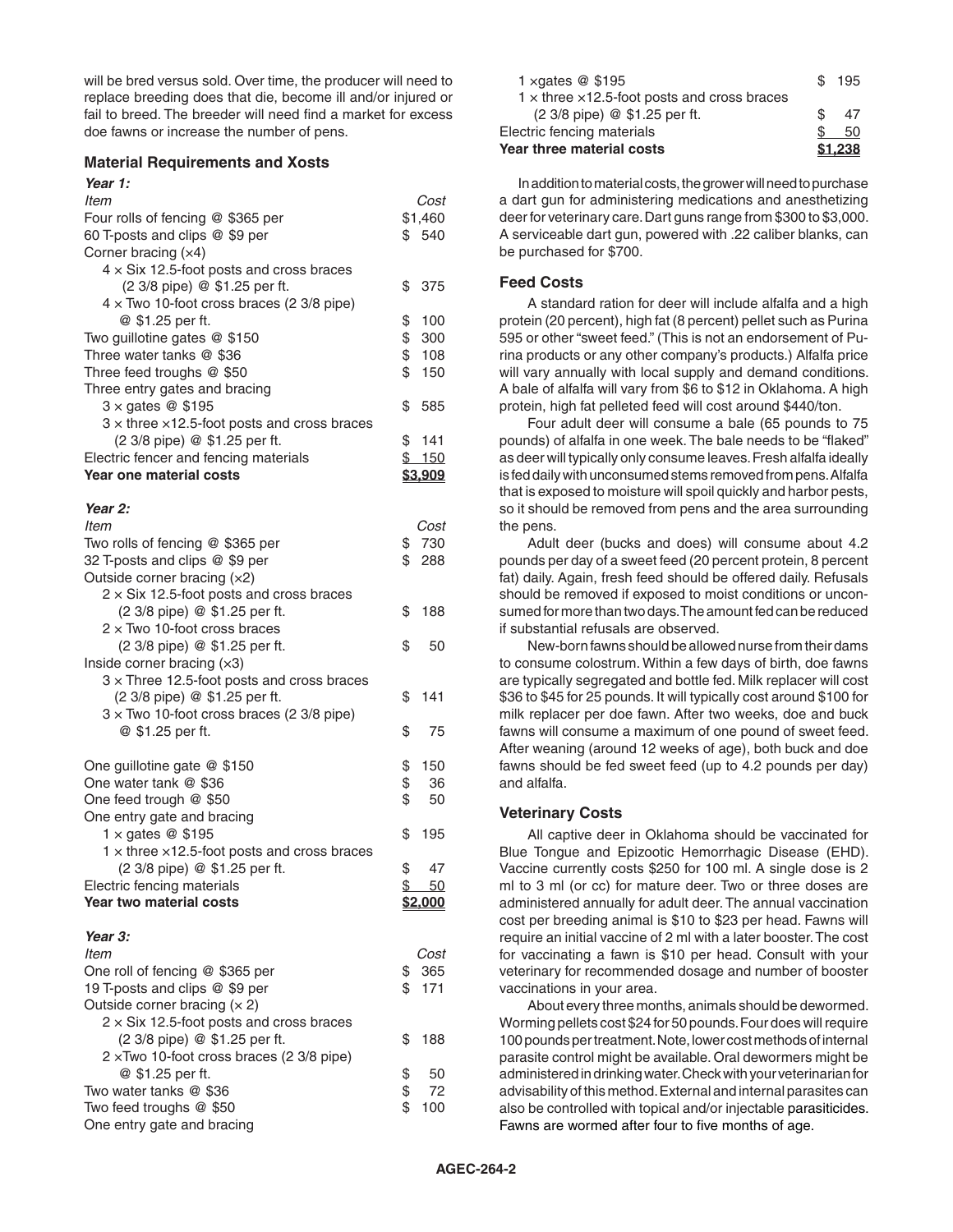Other veterinary expenses that should be budgeted include therapeutic treatment for pneumonia using injectable antibiotics. A single dose of penicillin will cost \$1.20 to \$1.60 for a 6 ml to 8 ml injection. Darts for use in a dart gun cost \$16 for five darts. A herd of four does will require at least three packages annually. Miscellaneous veterinary supplies, including needles and syringes, are budgeted at \$8 per head. If TB/Brucellosis testing is required, an addition \$50 per head should be budgeted.

### **Stocking Prices and Assumptions**

The "start-up" scenario assumes that the grower purchases four bred (natural service or artificially inseminated) does. Bred does of unproven or low-quality genetics will cost around \$1,500 per doe. Note, high genetic quality does will cost more than \$5,000 per head and can be cost in excess of \$10,000 per doe. By purchasing bred does, the grower will not need a breeder buck in the first year.

In the second year, the grower will need either a breeder buck or to artificially inseminate (AI). Note, even if artificially inseminating, a breeder buck is usually used to get 100 percent (or close) conception rates. A 1.5-year-old breeder buck of lower quality can be purchased for \$1,500 to \$2,000. Artificial insemination is costly, but may be necessary if the breeder decides to improve herd genetics. Very good quality semen is currently available for \$300 per straw. (One straw can be used to breed two does). However, the veterinary costs are high. The drugs for anesthetizing and breeding currently cost about \$310 per head. A veterinarian will charge around \$250 per doe for artificially inseminating. The total cost to AI is about \$710 per doe, making the purchase of a breeder buck desirable for most small producers.

### **Death Loss**

The quantity of death loss in captive deer populations is highly variable. Outbreaks of EHD and Blue Tongue can claim more than 50 percent of herd in a few days. In some areas of Oklahoma, losses to EHD and Blue Tongue are rare but, in other areas, outbreaks occur annually. For budgeting purposes, a minimum loss of 10 percent should be considered for all age classes.

#### **Sales**

Producers will generally not sell deer until their third year of operation. However, there are markets for younger deer. Lower quality or unproven quality genetics can produce weaned doe fawns with a market value of \$500 and wean buck fawns with a market value of \$750. At 1.5 to 2.5 years of age, an open doe might bring \$750 and a bred doe \$1,250. A yearling buck can bring \$1,000 or more depending on antler size. At 2.5 years of age, a buck might bring \$1,500 or more.

# **Description of Mid-size Scenario**

The mid-size operation is shaped similar to Figure 1, except that there are six pens of equal size. Each pen is approximately 30,000 square feet (173 feet by 173 feet). The 12-foot central ally is maintained in this scenario. As in the small-size scenario, labor for construction is assumed to be provided by the owner/operator. Construction is completed in a single year, but could be spread over three years if necessary for cash flow considerations.

## **Material requirements and costs**

| .                                                     |         |                |
|-------------------------------------------------------|---------|----------------|
| Year 1:                                               |         |                |
| ltem                                                  |         | Cost           |
| Eleven rolls of fencing @ \$365 per                   | \$4,015 |                |
| 180 T-posts and clips @ \$9 per                       | \$1,620 |                |
| Corner bracing $(x8)$                                 |         |                |
| $8 \times$ Six 12.5-foot posts and cross braces       |         |                |
| (2 3/8 pipe) @ \$1.25 per ft.                         | \$      | 750            |
| 8 xTwo 10-foot cross braces (2 3/8 pipe)              |         |                |
| @ \$1.25 per ft.                                      | \$      | 200            |
| Four guillotine gates @ \$150                         | \$      | 600            |
| 12 water tanks @ \$36                                 | \$      | 432            |
| 12 feed troughs @ \$50                                | \$      | 600            |
| Six entry gates and bracing                           |         |                |
| 6 $\times$ qates @ \$195                              |         | \$1,170        |
| $6 \times 3 \times 12.5$ -foot posts and cross braces |         |                |
| (2 3/8 pipe) @ \$1.25 per ft.                         | \$.     | 281            |
| Electric fencer and fencing materials                 |         | 200            |
| Year one material costs                               |         | <u>\$9.868</u> |

### **Feed Costs**

In addition to the feed costs described for the small-size scenario, the mid-size operation will likely have additional feed expenses. The goal is provide sufficient nutrition to allow bucks to reach their genetic potential. Doe fawns receive 0.5 pound per day of calf manna at \$0.42 per pound. Doe fawns also receive 0.5 pound of a 38 percent protein pellet. After weaning bucks will have free choice to 38 percent protein pellets. Typically, weaned bucks will initially eat 1pound to 1.5 pounds of 38 percent protein pellets per day, increasing to 1.5 pounds to 2 pounds per day by 180 days post weaning. 38 percent protein pellets cost \$22.50/50 pounds or \$0.45 per pound. Both doe and buck fawns may receive a dose of probiotic at \$2 per dose. Adult does and bucks receive the same ration as in the small-size case.

### **Veterinary Costs**

Most veterinary expenses are the same per head as in the small-size scenario. However, does will be artificially inseminated and "clean-up" bucks used. AI procedures are expensive, as discussed above, \$710 per doe for semen, drugs and veterinary services is budgeted.

### **Stocking Prices and Assumptions**

Twelve bred (naturally serviced or artificially inseminated) does are purchased at \$6,000 per head. Prices of does for producers in this group range from \$4,000 to \$14,000. A breeder buck is purchased for \$15,000 with a range of \$8,000 to \$20,000.

#### **Death Loss**

As above, a minimum loss of 10 percent should be considered for all age classes.

#### **Sales**

Market prices for weaned doe fawns from this group of producers might bring \$1,500 or more. Weaned buck fawns might bring \$1,500 or more. At 1.5 to 2.5 years of age, a bred doe might bring \$2,500 to \$4,000. A yearling buck can bring \$1,500 or more depending on antler size. At 2.5 years of age, a buck might bring \$2,000 or more.